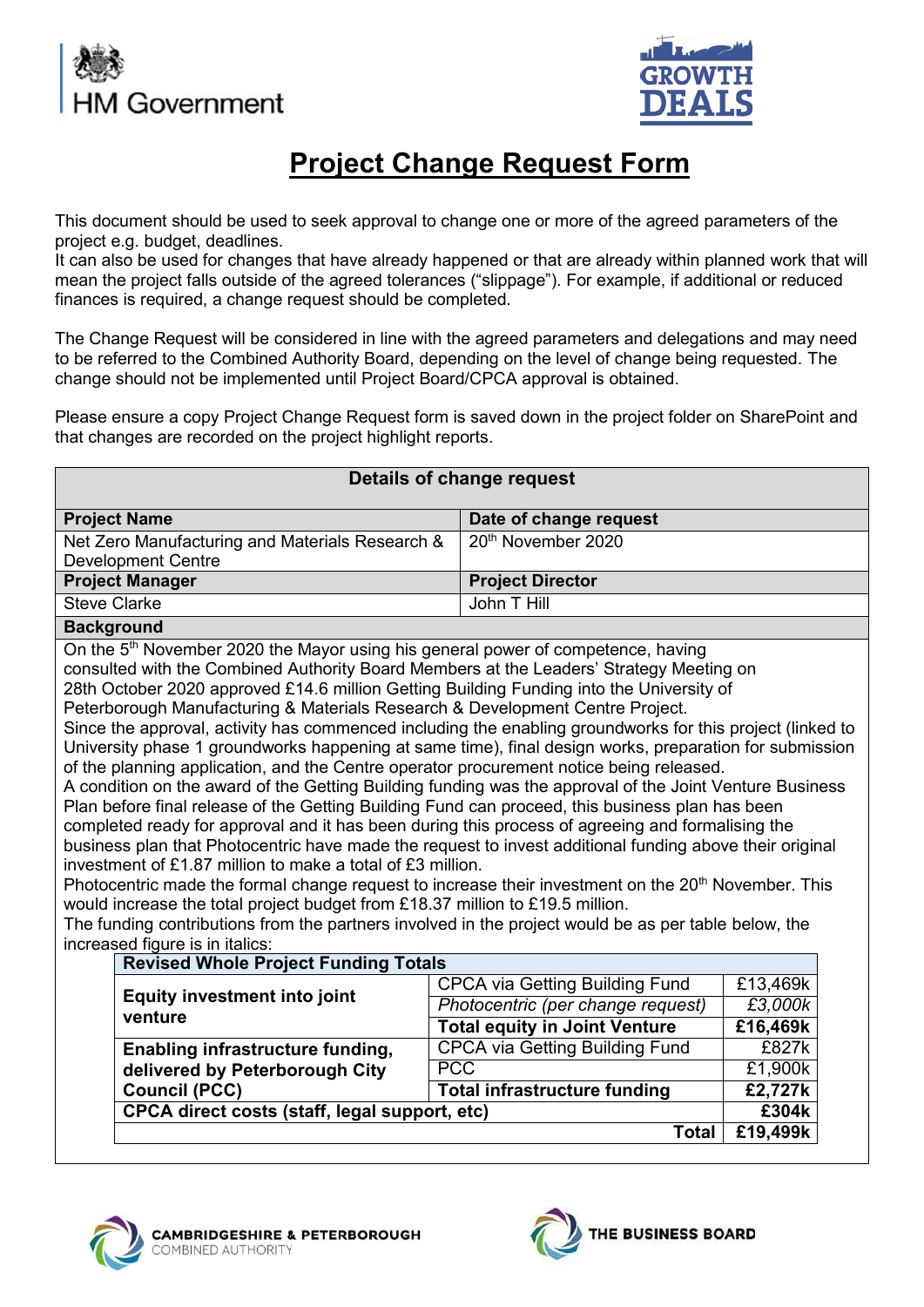



The increased investment would allow for the overall size of the new centre building to be enlarged by an increased footprint and expansion of all 3 floors, this results in increasing the Lettable Area by 16% from 1657m2 to 1924m2.

The building specification is not only increased in size, but the revised building plan has been value engineered, without any sacrifice in quality, meaning the actual build spend decreases from £4,105 per metre construction cost to £3,887 per metre.

Subject to a state aid analysis, the intention is that Photocentric will forego their rights to dividends, or other financial proceeds, from the renting of the building and are, instead, being granted space in the building at a peppercorn rate (i.e. £1 per annum) equal to the percentage of shareholding.

The space available to Photocentric at this rate is equivalent to the proportion of their overall ownership in the joint venture. As such, by increasing their shareholding from 12.2% to 18.2% they will increase the office/lab space available to them in the eventual building at the peppercorn rent rate, but it is their intention to occupy the whole top-floor of the building with the remainder of the space leased at market rates.

The increased building scope, enabled by the increased investment, would provide for additional floorspace for Photocentric to occupy as tenant while also increasing the lettable space available for market rent by 119m2.

Under the revised agreement, Photocentric would secure 18.2% of lettable space (349m2) at peppercorn rent while the additional space they require above that is a further 21.2% (414m2) which would be charged to them at a commercial rate.

A comparison of the costs and benefits of the investment below which sets out the difference between the two Photocentric investment scenarios and confirms that the Combined Authority is not disadvantaged because of the increased investment.

| <b>Analysis of inceased</b><br><b>Photocentric investment</b>            | Scenario 1 | <b>Scenario 2</b> | <b>Comments</b>                                                                                                                                    |  |
|--------------------------------------------------------------------------|------------|-------------------|----------------------------------------------------------------------------------------------------------------------------------------------------|--|
| CPCA Investment via Getting<br><b>Building Fund</b>                      | £13.47m    | £13.47m           | Equity investment into Joint Venture<br>Company to deliver building                                                                                |  |
| Photocentric Investment                                                  | £1.87m     | £3m               | Both include c.£387k for purchase of land.<br>Any saving due to land costing less than<br>estimate would be reinvested                             |  |
| Photocentric (shareholder)<br>share                                      | 12.20%     | 18.20%            | Investment is into whole project costs of build<br>programme                                                                                       |  |
| Phase 2 - gross size in m2                                               | 2954       | 3283              | Increase in Gross of 10%                                                                                                                           |  |
| Phase 2 - lettable space in m2                                           | 1657       | 1923              | Increase in Lettable of 16%                                                                                                                        |  |
| Photocentric space at<br>pepercorn rent in m2                            | 202        | 349               | Photocentric gains 18% space at<br>peppercorn rent                                                                                                 |  |
| Total Letting space available<br>for commercial rental income<br>in $m2$ | 1455       | 1574              | Total letting space increases by 266m2 from<br>which Photocentric gains 147m2 and the<br>balance for commercial rented space<br>increases by 119m2 |  |

Project delivery remains on target for occupation from September 2022 plus the Getting Building Fund spent by end of March 2022, Design work and planning application is not delayed by the change in specification because of the additional investment.

The Combined Authority will remain the majority shareholder in the Peterborough R&D Property Company Ltd. The reduced percentage of Combined Authority shareholding in the company equates to